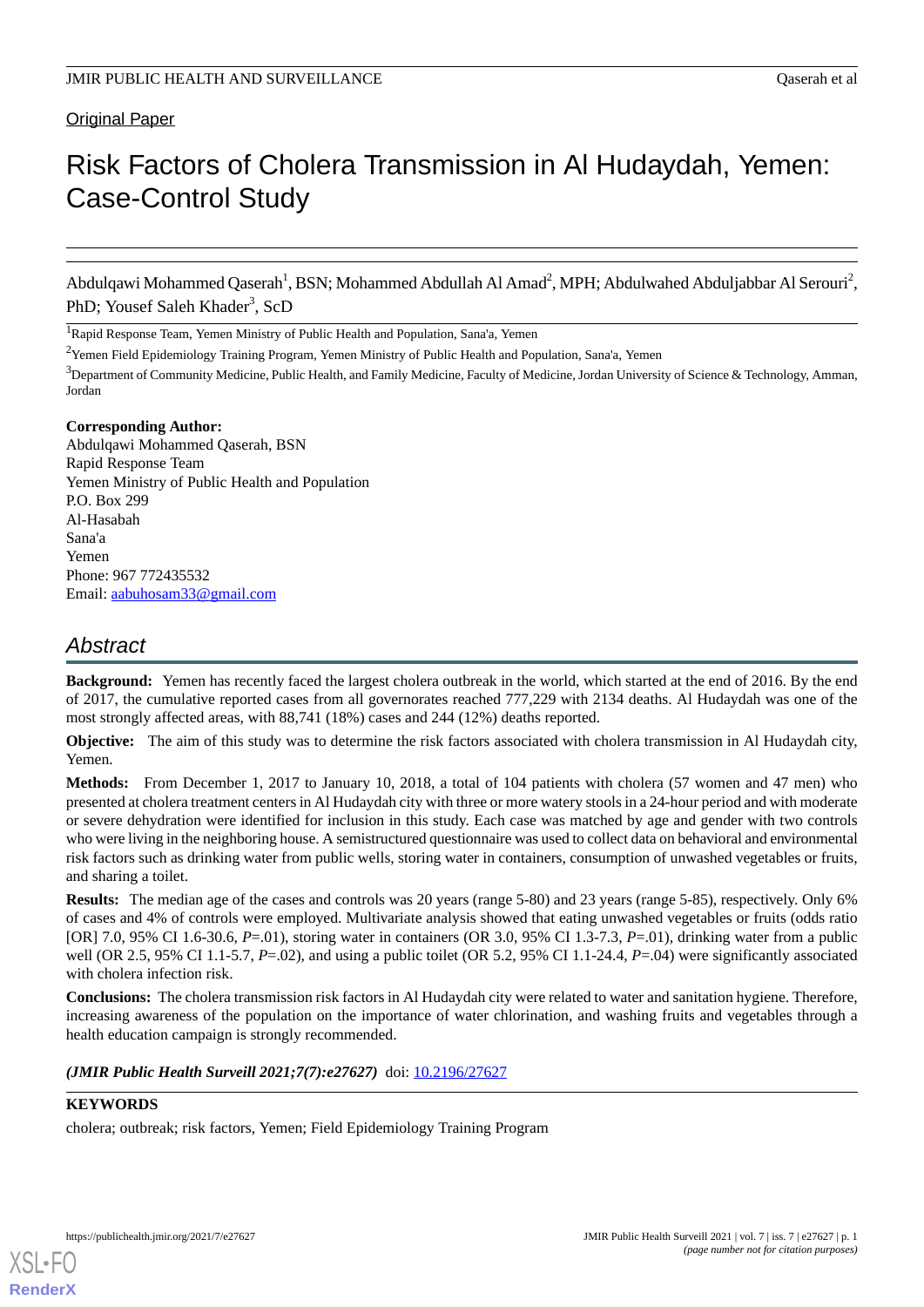# *Introduction*

Cholera is an extremely virulent disease that can cause severe acute watery diarrhea. Cholera is mainly transmitted by ingestion of food or water contaminated with the bacterium *Vibrio cholera* O1 or O139, and is considered to be a serious threat to global public health. An estimated 3-5 million cases and over 100,000 deaths of cholera occur each year worldwide [\[1](#page-4-0)]. The infection is often mild or without symptoms but can be severe and can kill the host within hours in some cases if left untreated [[2\]](#page-4-1). This disease particularly spreads in countries where people have unfavorable living conditions such as poor access to safe water and sanitary toilets [[1](#page-4-0)[,2](#page-4-1)].

Drinking contaminated water and poor food preservation methods are the major risk factors for cholera transmission [[3,](#page-4-2)[4\]](#page-4-3). Different risk factors have been reported in previous research, such as bathing in the river, eating dried fish, not boiling drinking water, living with people who had acute diarrhea, travel and eating outside the home, and consumption of unrefrigerated leftover food [[5](#page-4-4)[-9](#page-4-5)].

Yemen has faced the largest cholera outbreak in the world in recent years [\[10](#page-4-6),[11\]](#page-4-7). The first cases appeared in late September 2016, and by the end of 2017, the cumulative reported cases from all governorates reached 777,229 with 2134 deaths. Al Hudaydah was one of the most strongly affected areas, with 88,741 (18%) cases and 244 (12%) deaths reported [[12\]](#page-4-8). A recent study performed in Aden identified the following risk factors of cholera transmission: a history of travelling and having visitors from outside the Aden governorate; eating outside the house; not washing fruits, vegetables, and khat (a local herbal stimulant) before consumption; using common-source water; and not using chlorine or soap in the household [\[10](#page-4-6)]. Despite the fact that Al Hudaydah was one of the most strongly affected areas, the possible risk factors of transmission in this city are still unclear. Therefore, the aim of this study was to determine the risk factors associated with cholera transmission in Al Hudaydah city, Yemen.

# *Methods*

## **Study Area and Setting**

Hudaydah city is the center of Al Hudaydah governorate located on the coast of the Red Sea, which is the fourth largest city in Yemen with a population of 400,000 habitants. Al Hudaydah is also well known as a city in which the majority of the population live below the poverty line, and lacks public services such as water and sanitation. There are three main districts in Al Hudaydah: Al Meina, Al Hawak, and Al Hali. In response to the 2017 cholera outbreak, the World Health Organization launched five cholera treatment centers (CTCs), including three centers in the three general hospitals: Al Thawrah, Al Salakhanh, and Al Aulfi hospitals.

We performed a case-control study matched by age and gender. Cases included individuals who presented to CTCs in Al Hudaydah city with acute watery diarrhea (ie, three or more watery stools in a 24-hour period) and moderate or severe dehydration during the study period. Cases were included if

they were at least 5 years of age, had a positive result to a rapid diagnostic test for cholera, and agreed to participate in the study. Cases were excluded if they lived outside of Al Hudaydah city after the start of the outbreak. Controls were selected from the same neighborhood of the cases among houses that had not reported any cases of cholera since the start of the outbreak. Individuals who were at least 5 years of age; had lived in the same neighborhood as the cases since the start of the outbreak up to April 27, 2017; did not have three liquid watery stools within 24 hours at any time since the start of outbreak; and agreed to participate in the study were included. Controls were specifically selected among individuals living in the house to the direct left of a case's house. If a control was not found in that house, the data collectors moved to the next house on the left. Controls were excluded if they lived outside of Al Hudaydah city at any time after the start of the outbreak.

Cholera risk factors were defined as any event or behavior related to water and food consumption, and hygiene practices of peoples living in Al Hudaydah city that could potentially increase the chance of becoming infected with cholera.

# **Sample Size**

The sample size was calculated assuming that 40% of the controls had been exposed. To detect an odds ratio (OR) of 2 between any of the studied exposure factors and the disease with a margin of error of 5%, the minimum sample size was estimated as 104 cases and 208 controls (using a ratio of cases to controls of 1:2) at a level of significance of .05 and power of 80%. A total of 104 cases were recruited from the five CTCs in Al Hudaydah city from December 1, 2017 to January 10, 2018.

#### **Data Collection**

Data were collected during the period from December 1, 2017 to January 10, 2018. Well-trained health workers collected data using a semistructured questionnaire. The questionnaire was translated to Arabic and distributed to 10 health care providers who were included in our pilot test. The questionnaire was modified accordingly, and the final version was used to collect responses through face-to face-interviews with the cases and controls. The interviewers collected the data from cases or their caretakers at CTCs after they reviewed the registers for admitted patients. Houses of cases were also visited to collect data related to water, sanitation, hygiene, and food consumed. The interviewers searched for controls at neighboring houses and selected two controls for each case.

The questionnaires were used to collect demographic characteristics such as age, gender, address, neighborhood, street, and occupation. Clinical details, including the date of diarrhea onset, symptoms, and diagnosis, were recorded. Information on travel history, contact with infected persons, hygiene practices, eating outside the home, and attending gatherings were also collected. Source of water in the home (eg, public well, truck water, private well/borehole water, water containers); water used for drinking, preparing food, and washing; as well as the source of food were assessed.

```
XSI - F(RenderX
```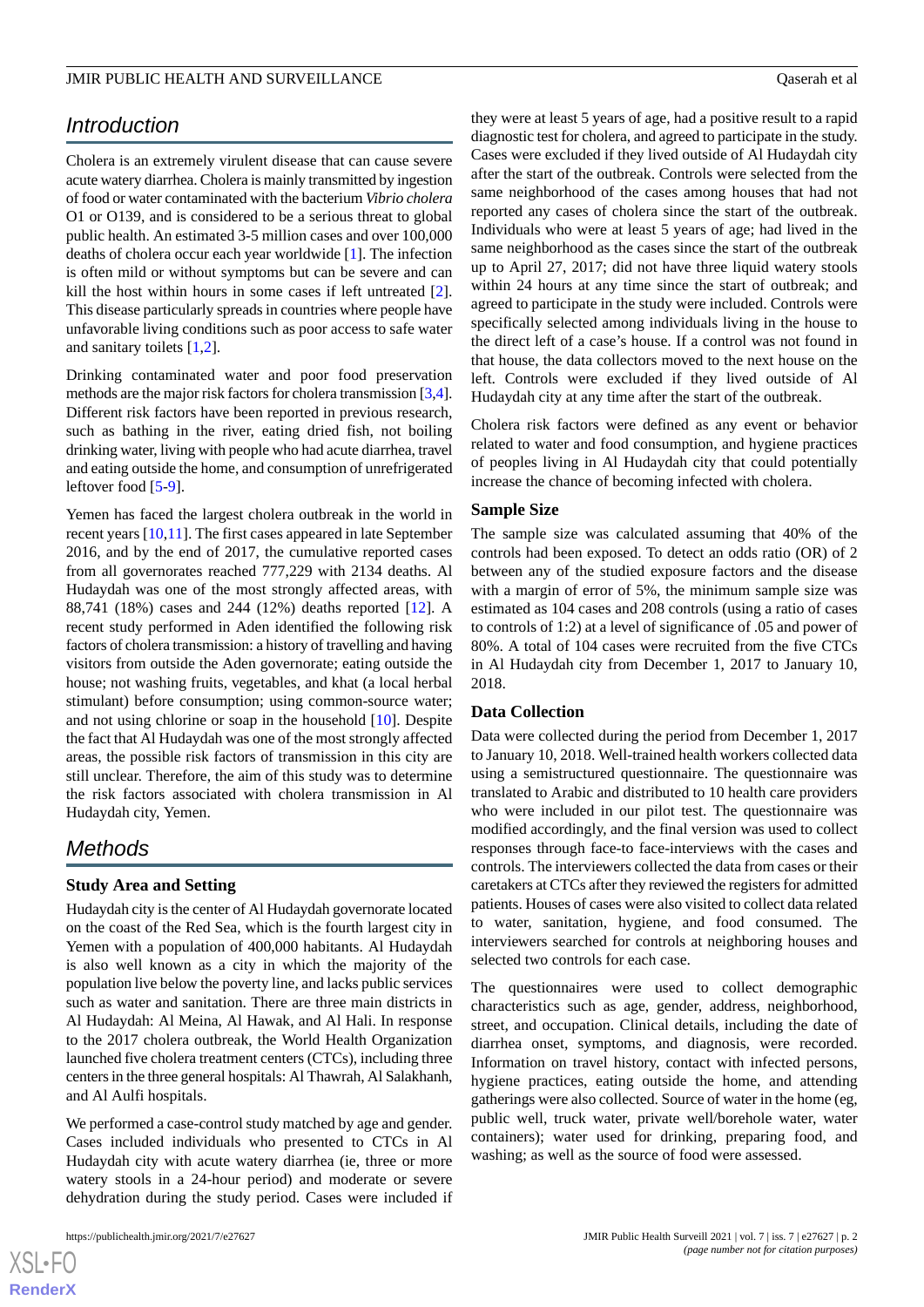This study was performed as one of the requirements for graduation from the Yemen Field Epidemiology Training Program. Ethical approval was obtained from the ethical committee at Yemen Ministry of Public Health and Population. Verbal consent was obtained from each participant. Participation was strictly voluntary, and confidentiality of participants was maintained throughout the study.

## **Data Analysis**

<span id="page-2-0"></span>Data were entered into Epi Info version 7.2. Data were summarized using frequency distributions. Percentages were

compared using the OR. Univariate and multivariate binary logistic regression were used to determine factors associated with cholera. ORs with 95% CIs were calculated; a *P* value <.05 was considered statistically significant.

# *Results*

# **Participant Characteristics**

A total of 104 cases and 208 controls were included in this study. The median age was 20 and 23 years in the cases and controls, respectively. Only 6% of cases and 4% of controls were employed. [Table 1](#page-2-0) shows the demographic characteristics of the study participants.

**Table 1.** Demographic characteristics of study participants in Al Hudaydah, Yemen.

| Characteristics                 | Cases $(n=104)$ | Controls $(n=208)$ |
|---------------------------------|-----------------|--------------------|
| Area of residence, $n$ (%)      |                 |                    |
| Al Hali                         | 81 (77.9)       | 162(77.9)          |
| Al Hawak                        | 15(14.4)        | 30(14.4)           |
| Al Meina                        | 8(7.7)          | 16(7.7)            |
| Gender, $n$ $(\%)$              |                 |                    |
| Female                          | 57 (54.8)       | 114(54.8)          |
| Male                            | 47 (45.2)       | 94 (45.2)          |
| Age (years), median (range)     | $20(5-80)$      | $23(5-85)$         |
| Occupation, $n$ $(\frac{9}{6})$ |                 |                    |
| Employed                        | 6(5.8)          | 9(4.3)             |
| Unemployed                      | 53 (51.0)       | 117(56.3)          |
| Student                         | 45(43.3)        | 82 (39.4)          |

## **Factors Associated with Transmission**

[Table 2](#page-3-0) shows the distribution of cholera risk factors among cases and controls in Al Hudaydah city, Yemen in 2017. A public well was more likely to be reported as a source of drinking water by cases compared to the controls. Cases were more likely than controls to use water containers to store water. Eating unwashed vegetables or fruits 1 week before the onset of symptoms was reported by significantly more cases than

controls. Buying water products in sachets in the street in the last 7 days was also reported by significantly more cases than controls.

Compared with controls, cases also significantly reported more contact with another infected family member, traveling 1 week before the onset of symptoms, using a public toilet or pit latrine, and lack of tap water in the toilet. None of the other factors investigated was significantly associated with cholera infection.

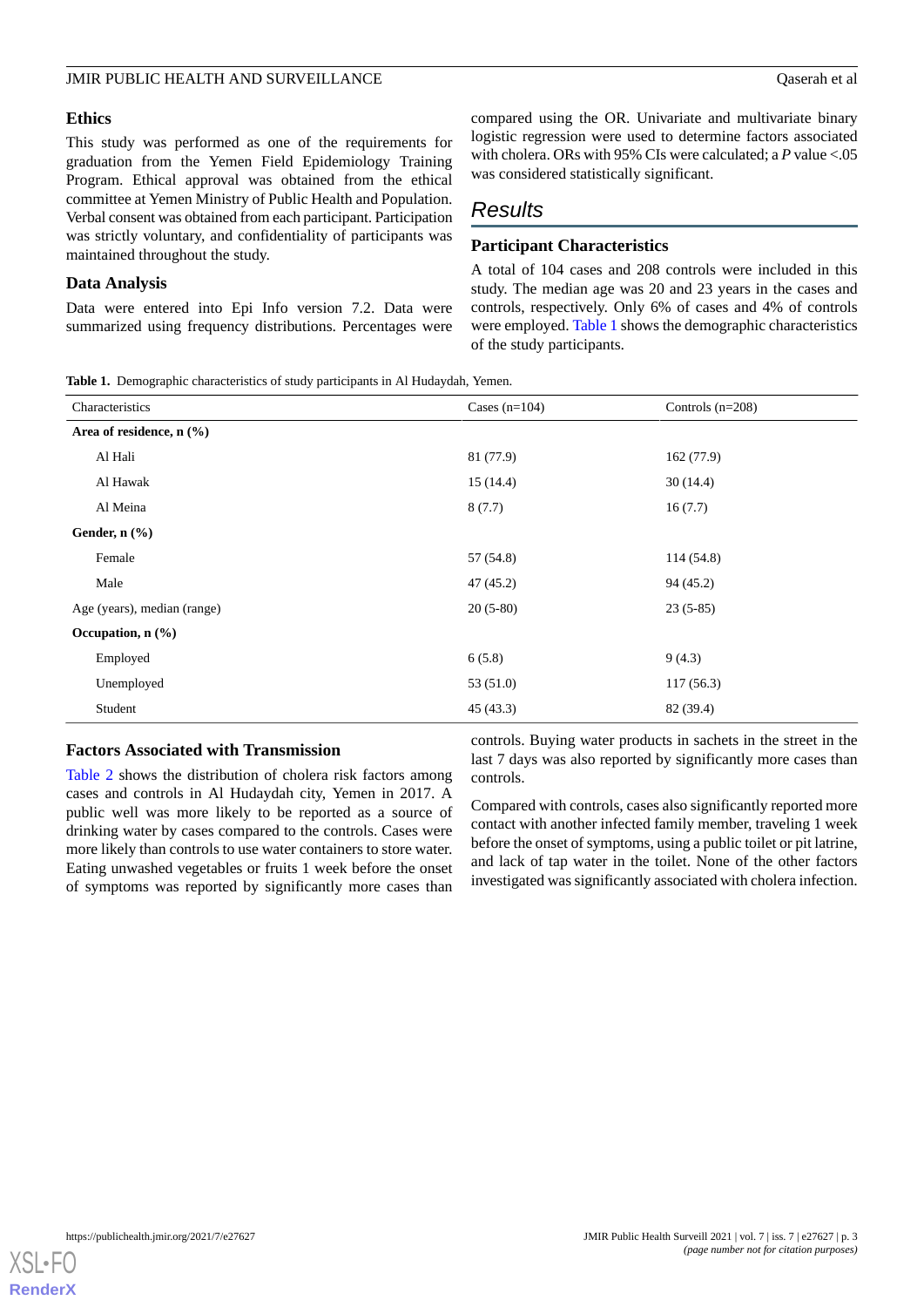<span id="page-3-0"></span>**Table 2.** Univariate analyses of cholera risk factors reported among cases and controls.

| <b>Risk factors</b>                                                          | Cases ( $n=104$ ), n<br>(% ) | Controls $(n=208)$ ,<br>$n$ (%) | OR <sup>a</sup> (95% CI) | $P$ value |
|------------------------------------------------------------------------------|------------------------------|---------------------------------|--------------------------|-----------|
| Source of home drinking water                                                |                              |                                 | $2.1(1.2-3.7)$           | .008      |
| Public well                                                                  | 84 (80.8)                    | 138 (66.3)                      |                          |           |
| Truck                                                                        | 20(18.3)                     | 70(33.7)                        |                          |           |
| Storing water in containers                                                  | 92 (88.5)                    | 149(71.6)                       | $3.0(1.5-6.0)$           | .006      |
| Eating unwashed vegetables or fruits                                         | 11(10.6)                     | 6(2.9)                          | $3.9(1.4-11.0)$          | .007      |
| Bought water or water products in sachets from the street in the last 7 days | 58 (55.8)                    | 83 (39.9)                       | $1.7(1.2-2.8)$           | .008      |
| Contact with an infected person in the family                                | 54 (51.9)                    | 67(32.2)                        | $3.0(0.5-18.6)$          | < 0.001   |
| Travel history in the last 7 days                                            | 6(5.8)                       | 1(0.5)                          | $12.6(1.5-106.7)$        | .002      |
| Type of toilet used                                                          |                              |                                 | $2.7(1.6-6.3)$           | .02       |
| Public                                                                       | 97 (93.3)                    | 174 (83.7)                      |                          |           |
| Private                                                                      | 7(6.7)                       | 34(16.3)                        |                          |           |
| Type of latrine used                                                         |                              |                                 | $1.9(1.2-3.2)$           | .005      |
| Pit latrine                                                                  | 63(60.6)                     | 91 (43.8)                       |                          |           |
| Clean indoor latrine                                                         | 41 (39.4)                    | 117(56.3)                       |                          |           |
| Tap water in toilet                                                          |                              |                                 | $1.9(1.2-3.1)$           | .006      |
| No                                                                           | 61 (58.7)                    | 88 (42.3)                       |                          |           |
| Yes                                                                          | 43(41.3)                     | 120(57.7)                       |                          |           |

 ${}^{a}$ OR: odds ratio.

## <span id="page-3-1"></span>**Multivariate Analysis of Risk Factors**

The only factors that remained significantly associated with cholera in the multivariate analysis included eating unwashed

**Table 3.** Multivariate analysis for cholera transmission risk factors.

| Risk factor                                      | aOR <sup>a</sup> (95% CI) | P value |
|--------------------------------------------------|---------------------------|---------|
| Eating unwashed vegetables or fruits (yes vs no) | $7.0(1.6-30.6)$           | .01     |
| Storing water in containers (yes vs no)          | $3.0(1.3-7.3)$            | .01     |
| Source of drinking water (public well vs truck)  | $2.5(1.1-5.7)$            | .02     |
| Type of toilet (public vs private)               | $5.2(1.1-24.4)$           | .04     |

<sup>a</sup>aOR: adjusted odds ratio.

# *Discussion*

Cholera remains a global threat to public health, and an indicator of inequity and lack of social development [\[1](#page-4-0)]. Our study revealed that most of the cholera cases in Al Hudaydah, Yemen were in the Al Hali district, which is considered to be the poorest district in the city. This finding is in agreement with a study performed in an urban north-central Nigerian community in 2014 [\[3](#page-4-2)].

Drinking water from public wells was significantly associated with an increased odds of becoming infected with cholera. Two studies in Iran and Nigeria reported similar findings [\[9](#page-4-5),[13\]](#page-4-9). Storing water in containers is usually associated with a higher level of bacterial contamination if the water is not treated [[13\]](#page-4-9). In our study, storing water in containers was associated with a

three-fold increase in the odds of catching cholera. This finding is in agreement with two previous studies in Vietnam and Tanzania, respectively [\[5](#page-4-4),[7\]](#page-4-10). However, a study performed in urban slums showed that storing water in narrow-necked earthenware vessels (called a "sorai") was effective in reducing the transmission of infection  $[14]$  $[14]$ . The differences between studies could be explained by the type of container used and likely also differences in the practice of treating water.

vegetables or fruits, storing water in containers, drinking water

from a public well, and using a public toilet [\(Table 3\)](#page-3-1).

Eating unwashed vegetables or fruits was also significantly associated with an increased risk of cholera transmission, as reported in a previous study performed in Yemen [\[15](#page-4-12)]. Studies in Aden, South Sudan, and Nigeria reported the same finding [[5](#page-4-4)[,10](#page-4-6),[13\]](#page-4-9). Some studies reported that contact with a person having diarrhea and the presence of a cholera case at home are significantly associated with cholera transmission [[13](#page-4-9),[14,](#page-4-11)[16](#page-4-13)[,17](#page-5-0)].

 $X$ SL•F $O$ **[RenderX](http://www.renderx.com/)**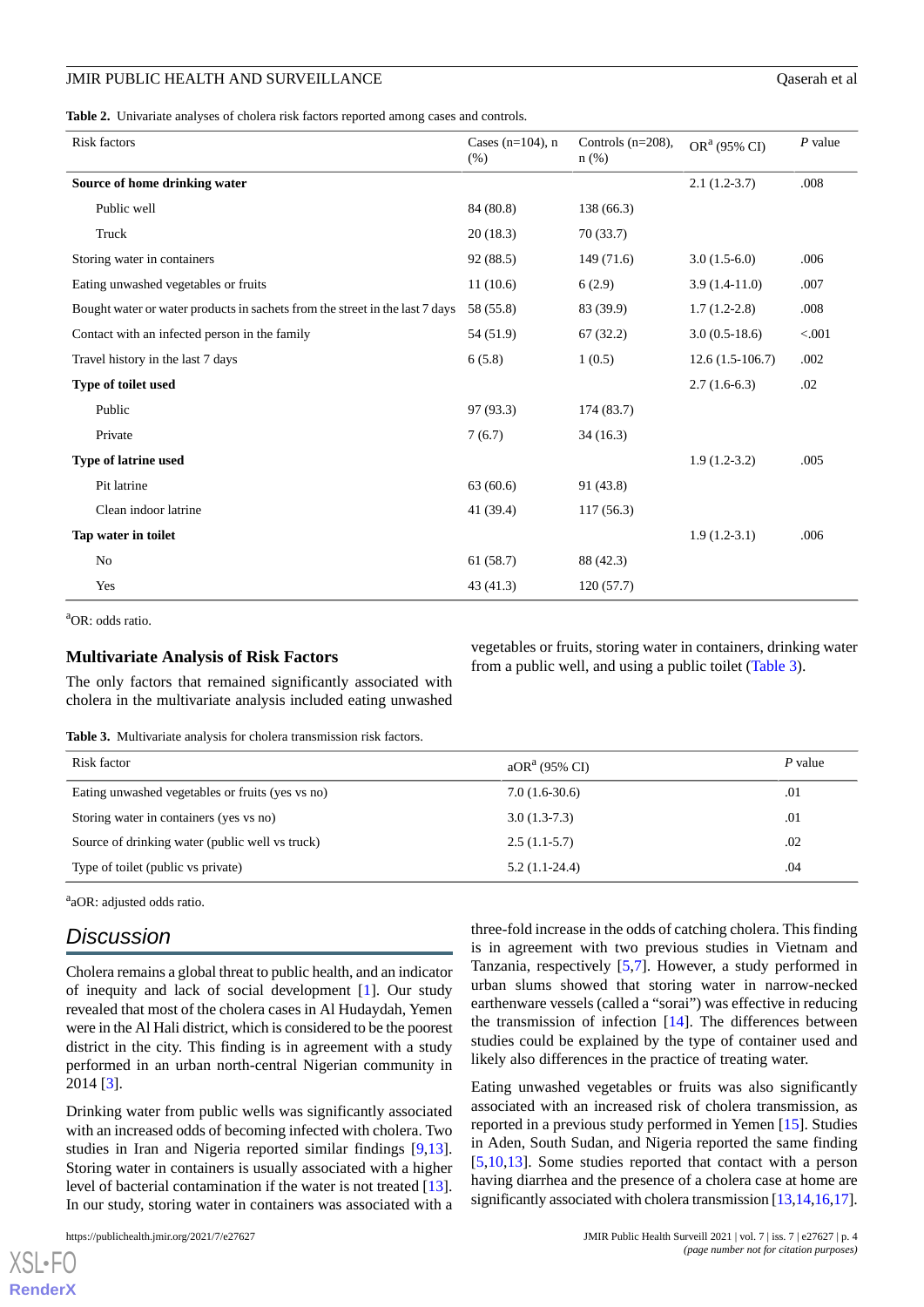However, we did not find evidence to support these associations. Sharing a toilet was also a significant predictor of cholera transmission in this study and other studies [[5\]](#page-4-4).

The main limitation of this study is that it was performed in Al Hudaydah city and not in all governorates, and therefore the results cannot be generalized for the whole country.

In conclusion, the cholera transmission risk factors in Al Hudaydah city, Yemen were mainly related to water and sanitation hygiene. Increasing public awareness on the importance of daily water chlorination, and washing fruits and vegetables prior to consumption through a health education campaign is strongly recommended.

# **Acknowledgments**

The authors would like to acknowledge the Training Programs in Epidemiology and Public Health Interventions Network (TEPHINET) and Global Health Development| Eastern Mediterranean Public Health Network (GHD|EMPHNET) for their support.

# **Conflicts of Interest**

None declared.

## <span id="page-4-1"></span><span id="page-4-0"></span>**References**

- <span id="page-4-2"></span>1. Cholera fact sheet. World Health Organization. URL:<https://tinyurl.com/2t7c25ma> [accessed 2021-03-12]
- 2. Cholera -Vibrio cholerae infection. Centers for Disease Control and Prevention. URL: [https://www.cdc.gov/cholera/general/](https://www.cdc.gov/cholera/general/index.html) [index.html](https://www.cdc.gov/cholera/general/index.html) [accessed 2021-03-12]
- <span id="page-4-3"></span>3. Ishaku A, Shadrack BE, Ajumobi O, Olayinka A, Nguku P. Investigation of cholera outbreak in an urban North Central Nigerian community-the Akwanga Experience. Public Health Res 2014;4(1):7-12. [doi: [10.5923/j.phr.20140401.02](http://dx.doi.org/10.5923/j.phr.20140401.02)]
- <span id="page-4-4"></span>4. Nsagha DS, Atashili J, Fon PN, Tanue EA, Ayima CW, Kibu OD. Assessing the risk factors of cholera epidemic in the Buea Health District of Cameroon. BMC Public Health 2015 Nov 14;15:1128 [\[FREE Full text](https://bmcpublichealth.biomedcentral.com/articles/10.1186/s12889-015-2485-8)] [doi: [10.1186/s12889-015-2485-8\]](http://dx.doi.org/10.1186/s12889-015-2485-8) [Medline: [26577770](http://www.ncbi.nlm.nih.gov/entrez/query.fcgi?cmd=Retrieve&db=PubMed&list_uids=26577770&dopt=Abstract)]
- 5. Acosta C, Galindo C, Kimario J, Senkoro K, Urassa H, Casals C, et al. Cholera outbreak in southern Tanzania: risk factors and patterns of transmission. Emerg Infect Dis 2001;7(3 Suppl):583-587 [[FREE Full text](https://wwwnc.cdc.gov/eid/article/7/7/01-7741.htm)] [doi: [10.3201/eid0707.010741](http://dx.doi.org/10.3201/eid0707.010741)] [Medline: [11485679](http://www.ncbi.nlm.nih.gov/entrez/query.fcgi?cmd=Retrieve&db=PubMed&list_uids=11485679&dopt=Abstract)]
- <span id="page-4-10"></span>6. Amaah P. Quantitative and qualitative analysis of the knowledge, attitudes and social representations of cholera in the extreme northern region of Cameroon: the case of Maroua I, Maroua Ii And Mokolo. Pan Afr Med J 2014;17:253 [\[FREE](https://www.panafrican-med-journal.com/content/article/17/253/full/) [Full text\]](https://www.panafrican-med-journal.com/content/article/17/253/full/) [doi: [10.11604/pamj.2014.17.253.2799](http://dx.doi.org/10.11604/pamj.2014.17.253.2799)] [Medline: [25309653](http://www.ncbi.nlm.nih.gov/entrez/query.fcgi?cmd=Retrieve&db=PubMed&list_uids=25309653&dopt=Abstract)]
- 7. Nguyen T, Pham Q, Do Q, Diep T, Phan H, Ho T, et al. Cholera returns to southern Vietnam in an outbreak associated with consuming unsafe water through iced tea: A matched case-control study. PLoS Negl Trop Dis 2017 Apr;11(4):e0005490 [[FREE Full text](https://dx.plos.org/10.1371/journal.pntd.0005490)] [doi: [10.1371/journal.pntd.0005490\]](http://dx.doi.org/10.1371/journal.pntd.0005490) [Medline: [28406946\]](http://www.ncbi.nlm.nih.gov/entrez/query.fcgi?cmd=Retrieve&db=PubMed&list_uids=28406946&dopt=Abstract)
- <span id="page-4-6"></span><span id="page-4-5"></span>8. Ujjiga T, Wamala J, Mogga J, Othwonh T, Mutonga D, Kone-Coulibaly A, et al. Risk factors for sustained cholera transmission, Juba County, South Sudan, 2014. Emerg Infect Dis 2015 Oct;21(10):1849-1852. [doi: [10.3201/eid2110.142051\]](http://dx.doi.org/10.3201/eid2110.142051) [Medline: [26402715](http://www.ncbi.nlm.nih.gov/entrez/query.fcgi?cmd=Retrieve&db=PubMed&list_uids=26402715&dopt=Abstract)]
- <span id="page-4-7"></span>9. Moradi G, Rasouli MA, Mohammadi P, Elahi E, Barati H. A cholera outbreak in Alborz Province, Iran: a matched case-control study. Epidemiol Health 2016;38:e2016018. [doi: [10.4178/epih.e2016018\]](http://dx.doi.org/10.4178/epih.e2016018) [Medline: [27188308\]](http://www.ncbi.nlm.nih.gov/entrez/query.fcgi?cmd=Retrieve&db=PubMed&list_uids=27188308&dopt=Abstract)
- <span id="page-4-8"></span>10. Camacho A, Bouhenia M, Alyusfi R, Alkohlani A, Naji MAM, de Radiguès X, et al. Cholera epidemic in Yemen, 2016-18: an analysis of surveillance data. Lancet Glob Health 2018 Jun;6(6):e680-e690 [\[FREE Full text\]](https://linkinghub.elsevier.com/retrieve/pii/S2214-109X(18)30230-4) [doi: [10.1016/S2214-109X\(18\)30230-4\]](http://dx.doi.org/10.1016/S2214-109X(18)30230-4) [Medline: [29731398\]](http://www.ncbi.nlm.nih.gov/entrez/query.fcgi?cmd=Retrieve&db=PubMed&list_uids=29731398&dopt=Abstract)
- <span id="page-4-9"></span>11. Federspiel F, Ali M. The cholera outbreak in Yemen: lessons learned and way forward. BMC Public Health 2018 Dec 04;18(1):1338 [[FREE Full text\]](https://bmcpublichealth.biomedcentral.com/articles/10.1186/s12889-018-6227-6) [doi: [10.1186/s12889-018-6227-6](http://dx.doi.org/10.1186/s12889-018-6227-6)] [Medline: [30514336](http://www.ncbi.nlm.nih.gov/entrez/query.fcgi?cmd=Retrieve&db=PubMed&list_uids=30514336&dopt=Abstract)]
- <span id="page-4-11"></span>12. Yemen: Cholera Response Emergency Operations Center Situation Report No.6. reliefweb: UN Children's Fund. 2017 Oct 02. URL: [https://reliefweb.int/report/yemen/](https://reliefweb.int/report/yemen/yemen-cholera-response-emergency-operations-center-situation-report-no-6-2-october-2017)
- <span id="page-4-12"></span>[yemen-cholera-response-emergency-operations-center-situation-report-no-6-2-october-2017](https://reliefweb.int/report/yemen/yemen-cholera-response-emergency-operations-center-situation-report-no-6-2-october-2017) [accessed 2017-12-10]
- <span id="page-4-13"></span>13. Hutin Y, Luby S, Paquet C. A large cholera outbreak in Kano City, Nigeria: the importance of hand washing with soap and the danger of street-vended water. J Water Health 2003 Mar;1(1):45-52. [Medline: [15384272\]](http://www.ncbi.nlm.nih.gov/entrez/query.fcgi?cmd=Retrieve&db=PubMed&list_uids=15384272&dopt=Abstract)
- 14. Deb B, Sircar B, Sengupta P, De S, Mondal S, Gupta D, et al. Studies on interventions to prevent eltor cholera transmission in urban slums. Bull World Health Organ 1986;64(1):127-131 [\[FREE Full text\]](http://europepmc.org/abstract/MED/3488134) [Medline: [3488134](http://www.ncbi.nlm.nih.gov/entrez/query.fcgi?cmd=Retrieve&db=PubMed&list_uids=3488134&dopt=Abstract)]
- 15. Dureab F, Jahn A, Krisam J, Dureab A, Zain O, Al-Awlaqi S, et al. Risk factors associated with the recent cholera outbreak in Yemen: a case-control study. Epidemiol Health 2019 Apr 21;41:e2019015. [doi: [10.4178/epih.e2019015](http://dx.doi.org/10.4178/epih.e2019015)] [Medline: [31010279](http://www.ncbi.nlm.nih.gov/entrez/query.fcgi?cmd=Retrieve&db=PubMed&list_uids=31010279&dopt=Abstract)]
- 16. Kone-Coulibaly A, Tshimanga M, Shambira G, Gombe N, Chadambuka A, Chonzi P, et al. Risk factors associated with cholera in Harare City, Zimbabwe, 2008. East Afr J Public Health 2010 Dec;7(4):311-317. [doi: [10.4314/eajph.v7i4.64754](http://dx.doi.org/10.4314/eajph.v7i4.64754)] [Medline: [22066327](http://www.ncbi.nlm.nih.gov/entrez/query.fcgi?cmd=Retrieve&db=PubMed&list_uids=22066327&dopt=Abstract)]

[XSL](http://www.w3.org/Style/XSL)•FO **[RenderX](http://www.renderx.com/)**